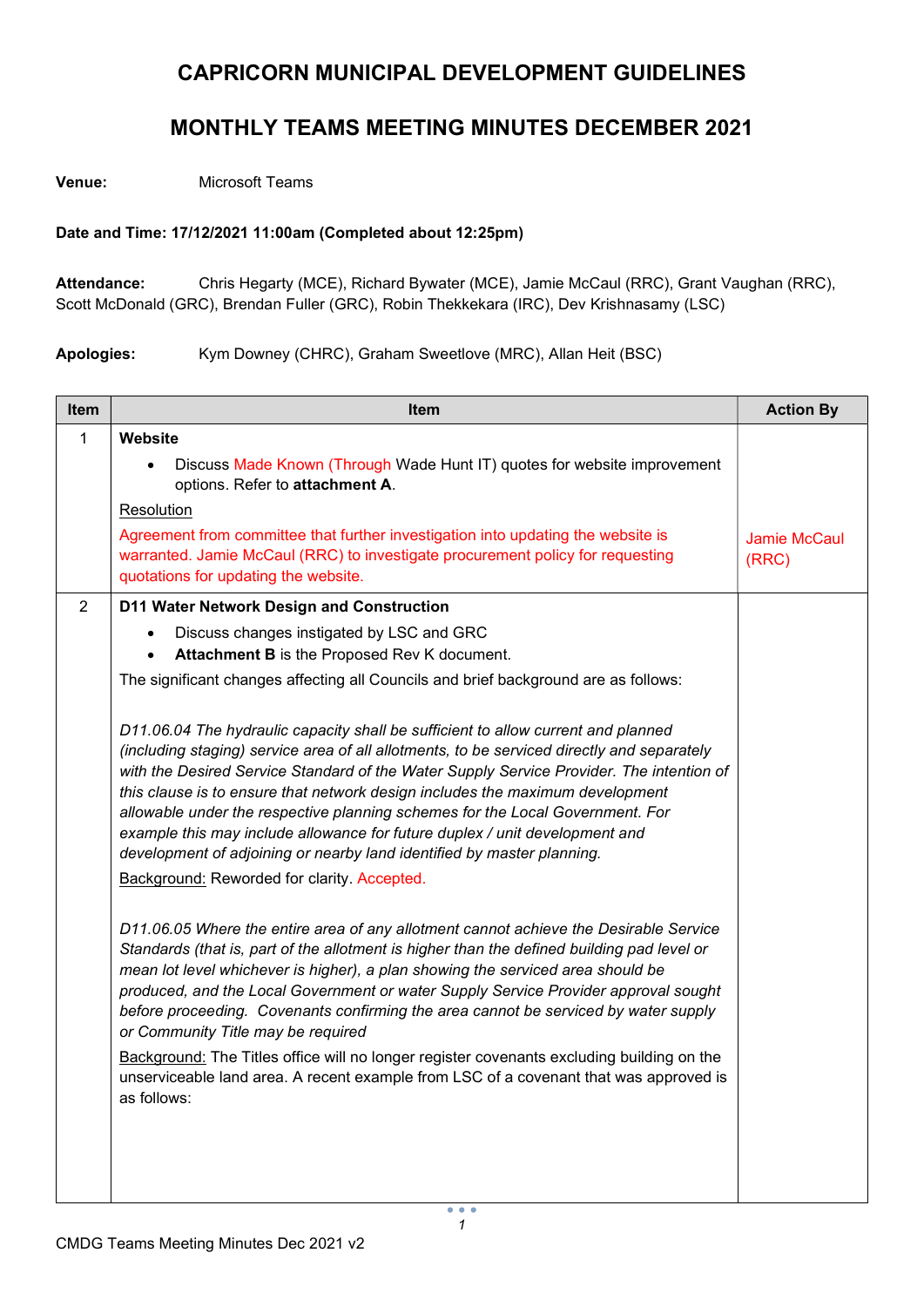| <b>Item</b> |                                                                                                                                                                                                                                                                                                                                                                                                                                                                                          | <b>Action By</b>                                                                                                                                                                                                                                                                                                                                                                                                                                                                                                                                                                                                                                                                                                                                        |                                                                                                                             |                                                |                                                      |  |  |  |
|-------------|------------------------------------------------------------------------------------------------------------------------------------------------------------------------------------------------------------------------------------------------------------------------------------------------------------------------------------------------------------------------------------------------------------------------------------------------------------------------------------------|---------------------------------------------------------------------------------------------------------------------------------------------------------------------------------------------------------------------------------------------------------------------------------------------------------------------------------------------------------------------------------------------------------------------------------------------------------------------------------------------------------------------------------------------------------------------------------------------------------------------------------------------------------------------------------------------------------------------------------------------------------|-----------------------------------------------------------------------------------------------------------------------------|------------------------------------------------|------------------------------------------------------|--|--|--|
|             | Description of Covenant (include reference to relevant section of legislation)<br>4.<br>Pursuant to Section 97(3)(a)(i) of The Land Title Act 1994 the Covenantor shall be advised that any buildin<br>erected within the Covenant Area are excluded from the Standard Service Area for standard water service<br>connection availability in accordance with the Water Supply (Safety & Reliability) Act<br>Accepted<br>Table D11.07.02 Minimum and Maximum Pressures for Network Design |                                                                                                                                                                                                                                                                                                                                                                                                                                                                                                                                                                                                                                                                                                                                                         |                                                                                                                             |                                                |                                                      |  |  |  |
|             |                                                                                                                                                                                                                                                                                                                                                                                                                                                                                          | <b>Minimum</b><br><b>Pressure at</b><br>the Node                                                                                                                                                                                                                                                                                                                                                                                                                                                                                                                                                                                                                                                                                                        | <b>Node Level for</b><br><b>Design</b>                                                                                      | Maximum<br><b>Desirable</b><br><b>Pressure</b> | <b>Absolute</b><br><b>Maximum</b><br><b>Pressure</b> |  |  |  |
|             | <b>Banana Shire</b>                                                                                                                                                                                                                                                                                                                                                                                                                                                                      | 22 <sub>m</sub>                                                                                                                                                                                                                                                                                                                                                                                                                                                                                                                                                                                                                                                                                                                                         | Finished surface/                                                                                                           | 50 m                                           | 80 <sub>m</sub>                                      |  |  |  |
|             | <b>Central</b><br><b>Highlands</b><br>Regional                                                                                                                                                                                                                                                                                                                                                                                                                                           | 22 <sub>m</sub>                                                                                                                                                                                                                                                                                                                                                                                                                                                                                                                                                                                                                                                                                                                                         | street elevation at<br>the main location.<br>building pad level<br>or at the mean lot<br>level, whichever is<br>the highest | 50 m                                           | 80 <sub>m</sub>                                      |  |  |  |
|             | Gladstone<br>Regional                                                                                                                                                                                                                                                                                                                                                                                                                                                                    | 25 m (in<br>$main)$ *<br>$20m$ (in<br>$main -$<br>constant flow<br>network)                                                                                                                                                                                                                                                                                                                                                                                                                                                                                                                                                                                                                                                                             | Finished surface/<br>street elevation at<br>the main location                                                               | 50 m<br>(reticulation<br>network)              | 80 m                                                 |  |  |  |
|             | <b>Isaac Regional</b>                                                                                                                                                                                                                                                                                                                                                                                                                                                                    | 22 <sub>m</sub>                                                                                                                                                                                                                                                                                                                                                                                                                                                                                                                                                                                                                                                                                                                                         | Finished surface/                                                                                                           | 50 m                                           | 80 <sub>m</sub>                                      |  |  |  |
|             | Livingstone<br><b>Shire</b>                                                                                                                                                                                                                                                                                                                                                                                                                                                              | 22 m                                                                                                                                                                                                                                                                                                                                                                                                                                                                                                                                                                                                                                                                                                                                                    | street elevation at<br>the main location,<br>building pad level<br>or at the mean lot                                       | 50 m                                           | 80 <sub>m</sub>                                      |  |  |  |
|             | <b>Maranoa</b><br><b>Regional</b>                                                                                                                                                                                                                                                                                                                                                                                                                                                        | 20 <sub>m</sub>                                                                                                                                                                                                                                                                                                                                                                                                                                                                                                                                                                                                                                                                                                                                         |                                                                                                                             | 50 m                                           | 80 <sub>m</sub>                                      |  |  |  |
|             | Rockhampton<br>Regional                                                                                                                                                                                                                                                                                                                                                                                                                                                                  | 22 m                                                                                                                                                                                                                                                                                                                                                                                                                                                                                                                                                                                                                                                                                                                                                    | level, whichever is<br>the highest                                                                                          | 50 <sub>m</sub>                                | 80 <sub>m</sub>                                      |  |  |  |
|             | Resolution                                                                                                                                                                                                                                                                                                                                                                                                                                                                               | * In all design instances it is required that there is a minimum of 22m at the water meter<br>Background: The table has been modified to clarify the function as a guide for designers<br>(eg network modellers) of the network rather than outlining customers service standard<br>issues such as the requirement for 22m at the water meter. Having said that GRC has<br>not specified the 22m in a separate document so the note regarding 22m at the water<br>meter is required - other Councils could have the same issue and the note could be<br>applied to other councils also.<br>D11 Rev K as per attachment B be approved to load up to the website. Changes<br>generally approved. Robin Thekkekara (IRC), Dev Krishnasamy (LSC) to confirm |                                                                                                                             |                                                |                                                      |  |  |  |
|             | acceptance prior to finalising document. MCE to upload once confirmation is received.<br>Chris to confirm with Kym Downey (CHRC).<br>Chris Hegarty (MCE) to email out GRC policy regarding boosters to committee<br>members.                                                                                                                                                                                                                                                             | <b>MCE</b>                                                                                                                                                                                                                                                                                                                                                                                                                                                                                                                                                                                                                                                                                                                                              |                                                                                                                             |                                                |                                                      |  |  |  |
|             | <b>D2 Pavement Design</b>                                                                                                                                                                                                                                                                                                                                                                                                                                                                |                                                                                                                                                                                                                                                                                                                                                                                                                                                                                                                                                                                                                                                                                                                                                         |                                                                                                                             |                                                |                                                      |  |  |  |
|             | Table D1.27.03 provides an interpretation that a surface may only be sealed<br>when the traffic is greater than 150vpd, yet Table D2.08.01 provides a surface<br>may only be sealed when the traffic exceeds 100vpd.                                                                                                                                                                                                                                                                     |                                                                                                                                                                                                                                                                                                                                                                                                                                                                                                                                                                                                                                                                                                                                                         |                                                                                                                             |                                                |                                                      |  |  |  |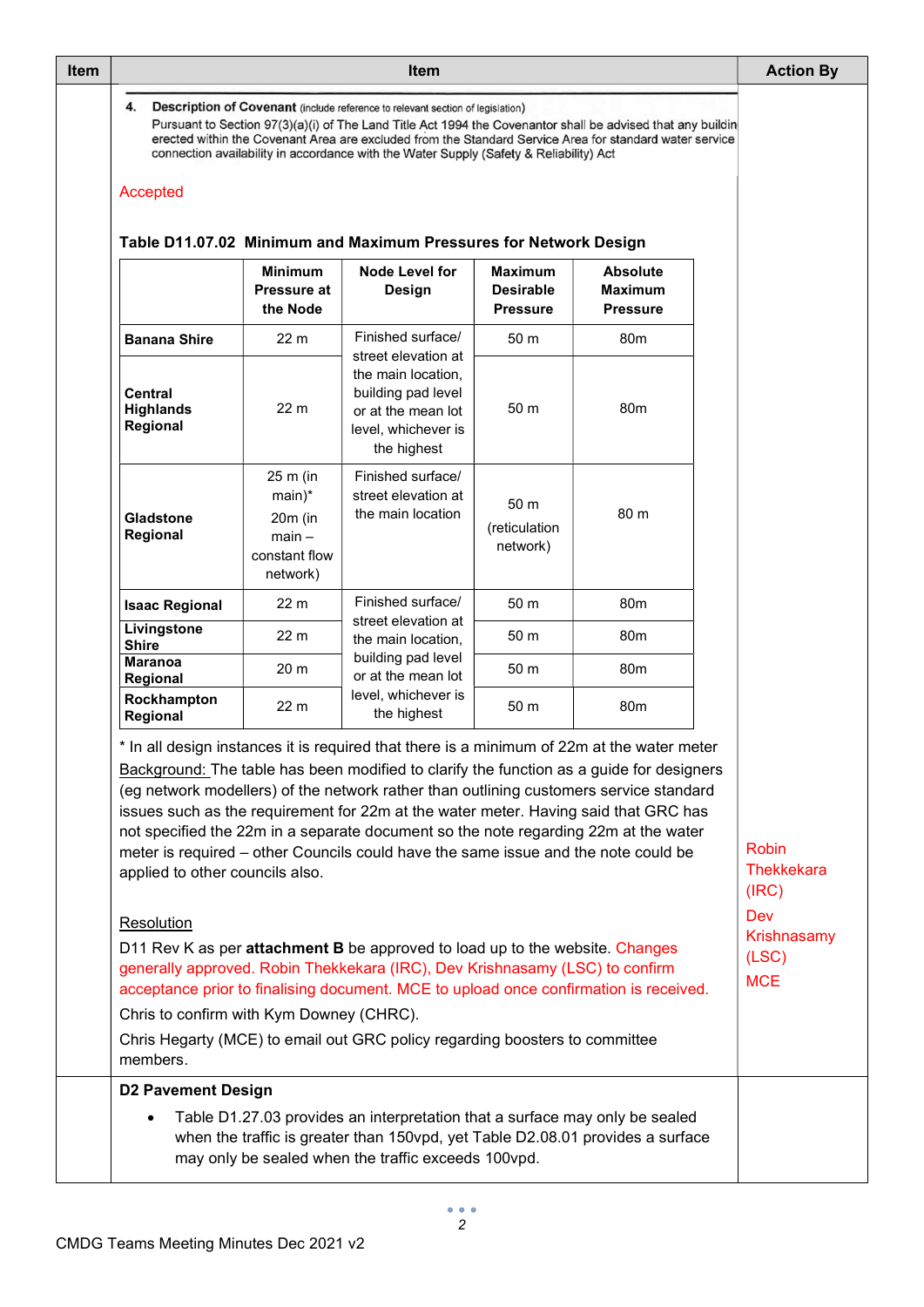| <b>Item</b> | <b>Item</b>                                                                                                                                                                                                                                                                                                                                                                                                                                                  |                                           |                                                      |      |                                                                                 |                                                     |                                                       | <b>Action By</b> |  |
|-------------|--------------------------------------------------------------------------------------------------------------------------------------------------------------------------------------------------------------------------------------------------------------------------------------------------------------------------------------------------------------------------------------------------------------------------------------------------------------|-------------------------------------------|------------------------------------------------------|------|---------------------------------------------------------------------------------|-----------------------------------------------------|-------------------------------------------------------|------------------|--|
|             | Table D12.13.01 and D2.08.01 have inconsistencies regarding asphalt depth -<br>$\bullet$                                                                                                                                                                                                                                                                                                                                                                     |                                           |                                                      |      |                                                                                 |                                                     |                                                       |                  |  |
|             | proposed changes to Table are in yellow highlight.                                                                                                                                                                                                                                                                                                                                                                                                           |                                           |                                                      |      |                                                                                 |                                                     |                                                       |                  |  |
|             | Table D1.27.03 Rural Road Elements for Isaac Regional Council                                                                                                                                                                                                                                                                                                                                                                                                |                                           |                                                      |      |                                                                                 |                                                     |                                                       |                  |  |
|             | <b>Traffic Volume or Road</b><br><b>Class</b>                                                                                                                                                                                                                                                                                                                                                                                                                |                                           | <150 VPD<br>(or rural<br>access)(or<br>rural access) |      | $150 - 500$<br>(or rural<br>minor<br>collector)(or<br>rural minor<br>collector) | $500 - 3000$<br>(or rural major<br>collector)       | >3000<br>(or<br>arterial)(or<br>arterial)             |                  |  |
|             | Road Reserve (flat terrain $\leq$<br>5%                                                                                                                                                                                                                                                                                                                                                                                                                      |                                           | 20 <sub>m</sub>                                      |      | 20 <sub>m</sub>                                                                 | 25m                                                 |                                                       |                  |  |
|             | Road Reserve **<br>(Undulating/Hilly > 5%)<br>Formation<br><b>Pavement Width</b><br>Seal Width ***                                                                                                                                                                                                                                                                                                                                                           |                                           | 25m                                                  |      | 25m                                                                             | 30 <sub>m</sub>                                     |                                                       |                  |  |
|             |                                                                                                                                                                                                                                                                                                                                                                                                                                                              |                                           | 8m<br>8m gravel<br>8m                                |      | 8m                                                                              | 10 <sub>m</sub>                                     | As per<br>Division 8:<br>Schedule C<br>Sub-Arterial   |                  |  |
|             |                                                                                                                                                                                                                                                                                                                                                                                                                                                              |                                           |                                                      |      | 8m                                                                              | 10 <sub>m</sub>                                     |                                                       |                  |  |
|             |                                                                                                                                                                                                                                                                                                                                                                                                                                                              |                                           |                                                      |      | 8m                                                                              | 10 <sub>m</sub>                                     |                                                       |                  |  |
|             | Lane width                                                                                                                                                                                                                                                                                                                                                                                                                                                   |                                           | $2 \times 3.5$ m                                     |      | $2 \times 3.5m$                                                                 | $2 \times 4.0$ m                                    |                                                       |                  |  |
|             | Desirable Speed Environment                                                                                                                                                                                                                                                                                                                                                                                                                                  |                                           | 100kph                                               |      | 100kph                                                                          | 100kph                                              |                                                       |                  |  |
|             | Design Speed for Individual<br>Elements (Minimum)                                                                                                                                                                                                                                                                                                                                                                                                            |                                           | 80kph                                                |      | 80kph                                                                           | 80kph                                               |                                                       |                  |  |
|             | $***$<br>In undulating terrain this width shall be increased to enable services to be<br>constructed on accessible flatter land on top and below batters.<br>$***$<br>Where the road is a designated on-road bicycle route (signposted and pavement marked) the shoulder<br>provision needs to conform to the AUSTROADS Traffic Engineering Practice Part 14: Bicycles<br>Table D2.08.01 Pavement Design Criteria                                            |                                           |                                                      |      |                                                                                 |                                                     |                                                       |                  |  |
|             | <b>Street Type</b>                                                                                                                                                                                                                                                                                                                                                                                                                                           | <b>Minimum</b><br><b>Pavement</b><br>(mm) |                                                      |      | <b>Minimum Surface</b><br><b>Treatment</b>                                      | <b>Minimum</b><br><b>Base Course</b><br>$CBR^{(a)}$ | <b>Minimum</b><br><b>Subbase</b><br><b>Course CBR</b> |                  |  |
|             | <b>Access Place/Access</b><br>Street                                                                                                                                                                                                                                                                                                                                                                                                                         | 200                                       |                                                      |      | 25mm (DG10) or<br>40mm (DG14)                                                   | 80                                                  | 35                                                    |                  |  |
|             | <b>Urban Collectors</b><br>(Major and Minor)                                                                                                                                                                                                                                                                                                                                                                                                                 | 200                                       |                                                      |      | 40mm (DG14)                                                                     | 80                                                  | 45                                                    |                  |  |
|             | Sub-Arterial                                                                                                                                                                                                                                                                                                                                                                                                                                                 | 250                                       |                                                      |      | 40mm (DG14)                                                                     | 80                                                  | 45                                                    |                  |  |
|             | Arterial                                                                                                                                                                                                                                                                                                                                                                                                                                                     |                                           |                                                      |      | In accordance with DTMR<br><b>Pavement Design Manual</b>                        | 80                                                  | 45                                                    |                  |  |
|             | Park Residential                                                                                                                                                                                                                                                                                                                                                                                                                                             | 200                                       |                                                      |      | 25mm (DG10) or<br>40mm (DG14)                                                   | 80                                                  | 35                                                    |                  |  |
|             | Rural & Rural<br>Residential                                                                                                                                                                                                                                                                                                                                                                                                                                 |                                           |                                                      |      |                                                                                 |                                                     |                                                       |                  |  |
|             | < <mark>150</mark> vpd<br>$\bullet$                                                                                                                                                                                                                                                                                                                                                                                                                          | $150^{(b)}$                               |                                                      |      | Gravel <sup>(c)</sup>                                                           | 80                                                  | 35                                                    |                  |  |
|             | > <mark>150</mark> vpd<br>Industrial                                                                                                                                                                                                                                                                                                                                                                                                                         | 200<br>300                                |                                                      |      | 2 coat seal<br>50mm (DG14)                                                      | 80<br>80                                            | 35<br>45                                              |                  |  |
|             | Roundabouts                                                                                                                                                                                                                                                                                                                                                                                                                                                  | 250                                       |                                                      |      | 50mm<br>(DG14 Polymer<br>modified)                                              | 80                                                  | 45                                                    |                  |  |
|             | Note:<br>Should supply of CBR 80 material be unavailable then CBR 60 material may be used subject to<br>a)<br>satisfactory pavement design.<br>depth of base course only (subbase course not required)<br>b)<br>Seal may be required in some instances - refer to Rural Road Elements Tables in D1 for the relevant<br>c)<br>local government<br>Table D2.13.1 Preferred Asphaltic Concrete applications<br>DG10 (Depth)<br>DG14 (Depth)<br><b>Road Type</b> |                                           |                                                      |      |                                                                                 |                                                     |                                                       |                  |  |
|             |                                                                                                                                                                                                                                                                                                                                                                                                                                                              |                                           |                                                      |      |                                                                                 |                                                     |                                                       |                  |  |
|             | <b>Access Place</b>                                                                                                                                                                                                                                                                                                                                                                                                                                          |                                           |                                                      | 25mm |                                                                                 |                                                     | 40mm                                                  |                  |  |
|             | <b>Access Street</b>                                                                                                                                                                                                                                                                                                                                                                                                                                         |                                           |                                                      |      | 25mm                                                                            |                                                     | 40mm                                                  |                  |  |
|             | <b>Minor Urban Collector</b>                                                                                                                                                                                                                                                                                                                                                                                                                                 |                                           |                                                      |      |                                                                                 |                                                     | 40 <sub>mm</sub>                                      |                  |  |
|             | Major Urban Collector                                                                                                                                                                                                                                                                                                                                                                                                                                        |                                           | 40 <sub>mm</sub>                                     |      |                                                                                 |                                                     |                                                       |                  |  |
|             | <b>Trunk Collector Street</b><br>40mm                                                                                                                                                                                                                                                                                                                                                                                                                        |                                           |                                                      |      |                                                                                 |                                                     |                                                       |                  |  |
|             | Sub Arterial                                                                                                                                                                                                                                                                                                                                                                                                                                                 | 40mm                                      |                                                      |      |                                                                                 |                                                     |                                                       |                  |  |
|             | Park Residential                                                                                                                                                                                                                                                                                                                                                                                                                                             |                                           |                                                      |      | 25mm                                                                            |                                                     | 40mm                                                  |                  |  |
|             | <b>Industrial Access</b>                                                                                                                                                                                                                                                                                                                                                                                                                                     |                                           |                                                      |      |                                                                                 |                                                     | 50mm                                                  |                  |  |
|             | <b>Industrial Collector</b><br>50mm                                                                                                                                                                                                                                                                                                                                                                                                                          |                                           |                                                      |      |                                                                                 |                                                     |                                                       |                  |  |
|             |                                                                                                                                                                                                                                                                                                                                                                                                                                                              |                                           |                                                      |      |                                                                                 |                                                     |                                                       |                  |  |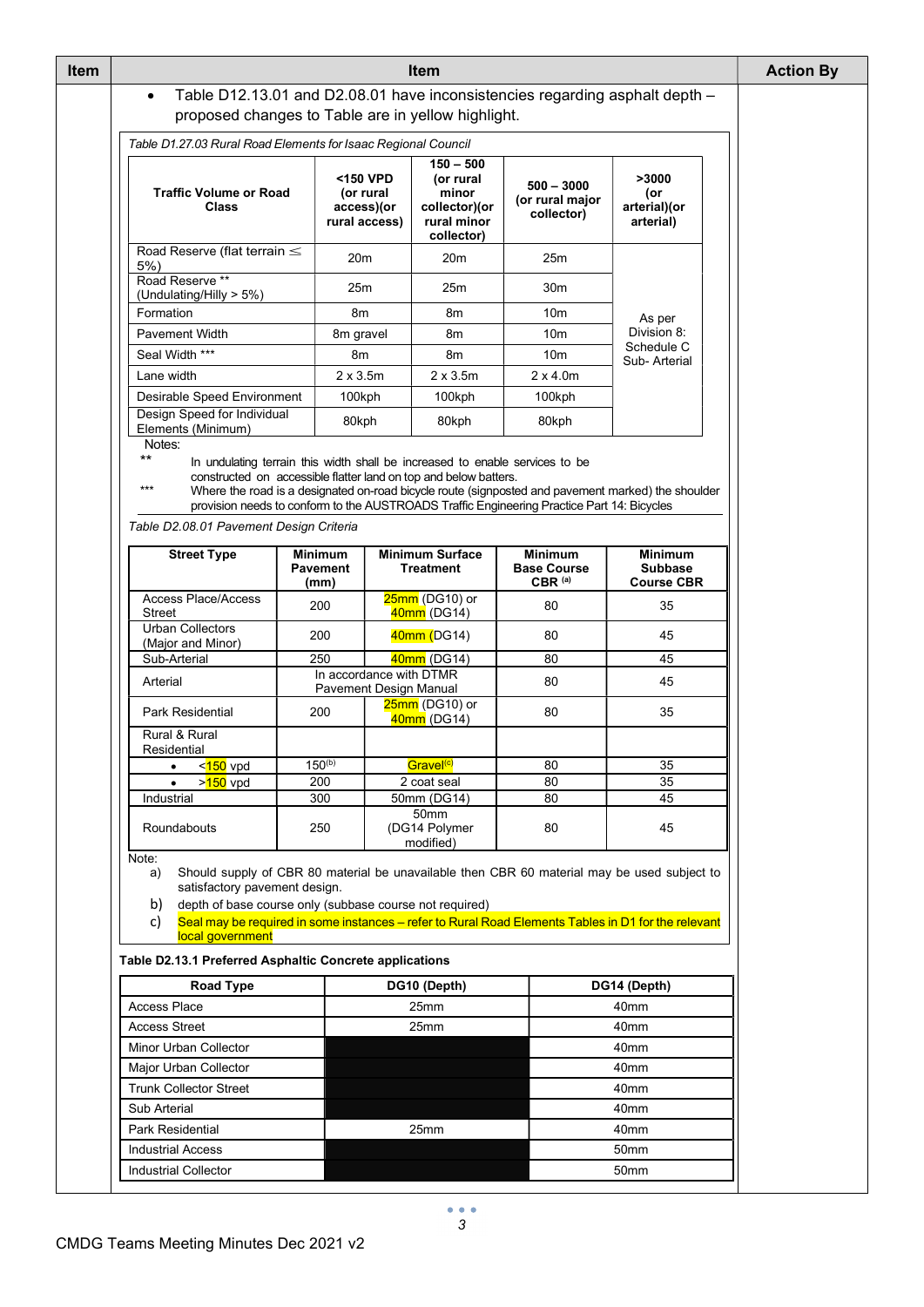| Item |                                                                                                                                                                                                                                                                        | <b>Action By</b>                  |                                                                                  |                              |  |  |  |
|------|------------------------------------------------------------------------------------------------------------------------------------------------------------------------------------------------------------------------------------------------------------------------|-----------------------------------|----------------------------------------------------------------------------------|------------------------------|--|--|--|
|      | Table D21.13.01 was recently amended in version 4 and is provided above for clarity<br>only. Just a reminder that Table C245.30.1 (provided for clarity below) has already been<br>modified as follows to ensure minimum 25mm thickness is provided.                   |                                   |                                                                                  |                              |  |  |  |
|      | Table C245.30.1 Tolerance for Course Thickness                                                                                                                                                                                                                         |                                   |                                                                                  |                              |  |  |  |
|      | <b>Nominal Size of Asphalt (mm)</b>                                                                                                                                                                                                                                    |                                   |                                                                                  |                              |  |  |  |
|      | 5<br>$+5$<br>$-0$                                                                                                                                                                                                                                                      |                                   |                                                                                  |                              |  |  |  |
|      | 10                                                                                                                                                                                                                                                                     | $-5-0$<br>$+5$                    |                                                                                  |                              |  |  |  |
|      | 14                                                                                                                                                                                                                                                                     | $-5-0$<br>$+5$                    |                                                                                  |                              |  |  |  |
|      | 20                                                                                                                                                                                                                                                                     | $-10$<br>$+10$                    |                                                                                  |                              |  |  |  |
|      | 28<br>40                                                                                                                                                                                                                                                               | $-10$<br>$+10$<br>$+10$<br>$-10$  |                                                                                  |                              |  |  |  |
|      |                                                                                                                                                                                                                                                                        |                                   |                                                                                  |                              |  |  |  |
|      | Resolution                                                                                                                                                                                                                                                             |                                   |                                                                                  |                              |  |  |  |
|      | Table D2.08.01 be amended as shown above with changes in yellow highlight.                                                                                                                                                                                             |                                   |                                                                                  |                              |  |  |  |
|      | These amendments are corrections or clarifications and are to be carried out prior to                                                                                                                                                                                  |                                   |                                                                                  |                              |  |  |  |
|      | impending LSC document review considering new pavement design references and                                                                                                                                                                                           |                                   |                                                                                  |                              |  |  |  |
|      | other matters. Robin Thekkekara (IRC) expressed concerns with the increase from<br>100vpd to 150vpd. Robin to consider reducing the vpd from 150 to 100 in Isaac Regional                                                                                              | <b>Robin</b><br><b>Thekkekara</b> |                                                                                  |                              |  |  |  |
|      | Council's table for rural roads elements.                                                                                                                                                                                                                              |                                   |                                                                                  | (IRC)                        |  |  |  |
|      |                                                                                                                                                                                                                                                                        |                                   |                                                                                  |                              |  |  |  |
| 4    | <b>Water Meter arrangements</b>                                                                                                                                                                                                                                        |                                   |                                                                                  |                              |  |  |  |
|      | There has been previous requests for amendment to the Large water meter<br>installation drawing CMDG-W-094 and other variants to include a low flow<br>bypass meter.<br>However, there are other issues relating to the installation of large water meter<br>$\bullet$ |                                   |                                                                                  |                              |  |  |  |
|      | which vary based on type of meter, metering function and other issues.                                                                                                                                                                                                 |                                   |                                                                                  |                              |  |  |  |
|      | It is suggested that the group consider the use of a separate document to outline                                                                                                                                                                                      |                                   |                                                                                  |                              |  |  |  |
|      | these requirements (which includes sketches of metering arrangements) with a<br>view to discontinuing the standard drawing.                                                                                                                                            |                                   |                                                                                  |                              |  |  |  |
|      | Attachment C is the QUU example                                                                                                                                                                                                                                        |                                   |                                                                                  |                              |  |  |  |
|      | <b>Resolution</b>                                                                                                                                                                                                                                                      |                                   |                                                                                  |                              |  |  |  |
|      | A new document could be produced for Large Water Meter Installation requirements<br>based on the QUU example if required, further discussion required. Jamie McCaul<br>(RRC) to canvas with FRW and other Councils to determine a proposal.                            |                                   |                                                                                  | <b>Jamie McCaul</b><br>(RRC) |  |  |  |
| 6    | <b>IPWEAQ Standard Drawing Review</b>                                                                                                                                                                                                                                  |                                   |                                                                                  |                              |  |  |  |
|      |                                                                                                                                                                                                                                                                        |                                   | McMurtrie Consulting Engineers has expressed an interest in participating in the |                              |  |  |  |
|      | review in response to an email invitation on 29 Nov 2021.<br>Need to discuss the review and its relevance to CMDG as well as whether<br>$\bullet$                                                                                                                      |                                   |                                                                                  |                              |  |  |  |
|      | others within the Steering Committee have offered to review.                                                                                                                                                                                                           |                                   |                                                                                  |                              |  |  |  |
|      |                                                                                                                                                                                                                                                                        |                                   |                                                                                  |                              |  |  |  |
|      | Resolution                                                                                                                                                                                                                                                             |                                   |                                                                                  |                              |  |  |  |
|      | None. Noted that GRC have already been participating in the review.                                                                                                                                                                                                    |                                   |                                                                                  |                              |  |  |  |
|      | <b>Action By MCE</b>                                                                                                                                                                                                                                                   |                                   |                                                                                  |                              |  |  |  |
| 7    | <b>Standard Drawings</b>                                                                                                                                                                                                                                               |                                   |                                                                                  |                              |  |  |  |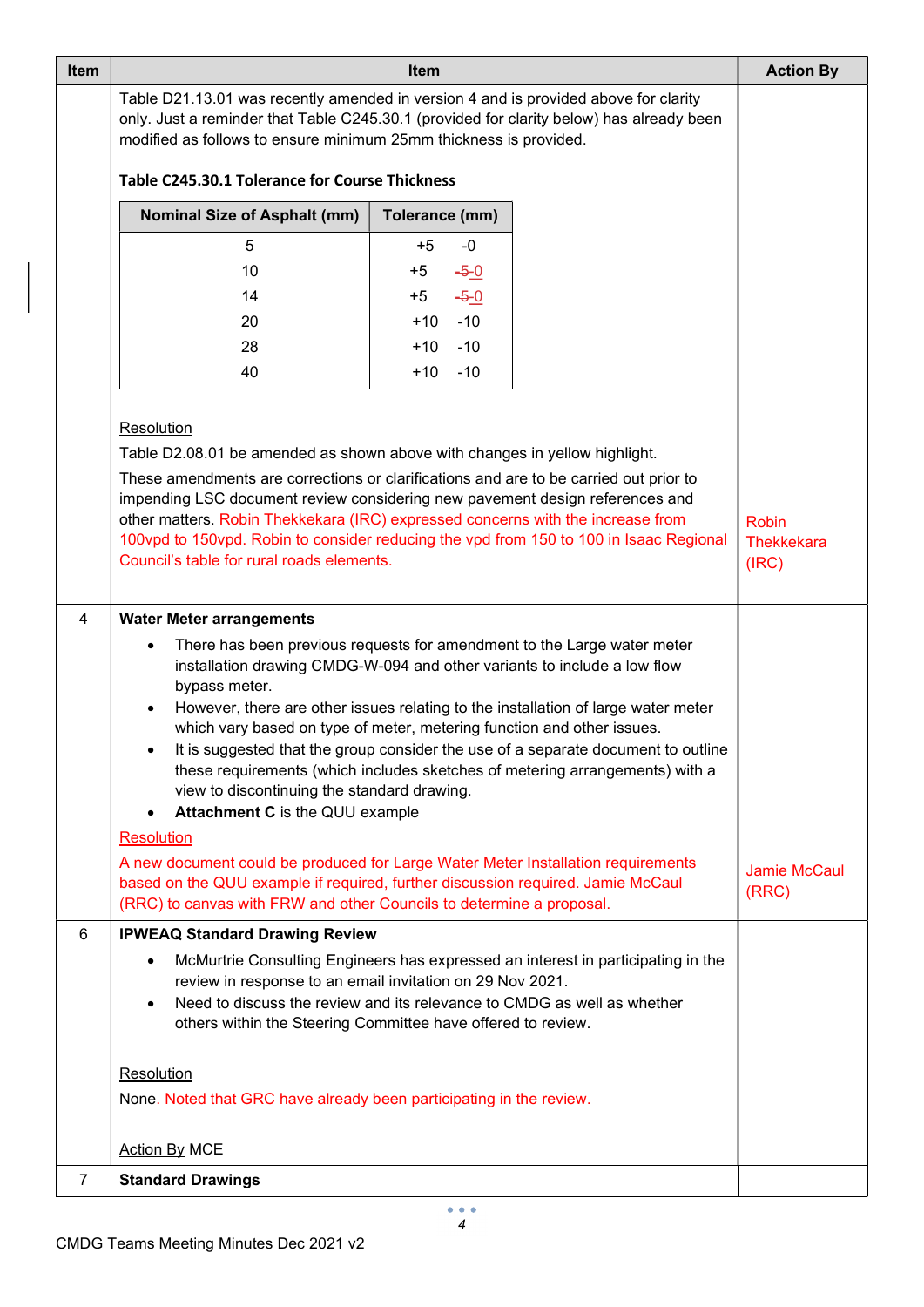| <b>Item</b> |                                                                                                                   | <b>Action By</b>                                                                                                                                                                                                                                                                                                                                                                             |                     |                                                                                                                                                                                                                                                                                                                                                                                                                                                                                                                 |                                                                                                                                                                                 |                                                                         |
|-------------|-------------------------------------------------------------------------------------------------------------------|----------------------------------------------------------------------------------------------------------------------------------------------------------------------------------------------------------------------------------------------------------------------------------------------------------------------------------------------------------------------------------------------|---------------------|-----------------------------------------------------------------------------------------------------------------------------------------------------------------------------------------------------------------------------------------------------------------------------------------------------------------------------------------------------------------------------------------------------------------------------------------------------------------------------------------------------------------|---------------------------------------------------------------------------------------------------------------------------------------------------------------------------------|-------------------------------------------------------------------------|
|             | on each document.<br>by MCE to reflect what we think is current practice.<br>Resolution                           | The standard drawings listed for review at meeting 15 and included on the<br>Meeting 16 agenda (which did not proceed). The attached excel document<br>outlines the status of the drawings and some issues which need to be clarified<br>Attachment D includes drawings which have been amended based on known<br>requests for document changes from the group as well as some other changes |                     |                                                                                                                                                                                                                                                                                                                                                                                                                                                                                                                 |                                                                                                                                                                                 |                                                                         |
|             |                                                                                                                   | Current<br>version<br>on<br>website                                                                                                                                                                                                                                                                                                                                                          | Proposed<br>version | Proposed changes                                                                                                                                                                                                                                                                                                                                                                                                                                                                                                | Resolution                                                                                                                                                                      |                                                                         |
|             | <b>CMDG-G-011</b>                                                                                                 | E                                                                                                                                                                                                                                                                                                                                                                                            | F                   | LSC new draft                                                                                                                                                                                                                                                                                                                                                                                                                                                                                                   |                                                                                                                                                                                 |                                                                         |
|             | <b>CMDG-R-051</b>                                                                                                 | Е                                                                                                                                                                                                                                                                                                                                                                                            | F                   | Joint detail<br>removed. FRC<br>Spec added.                                                                                                                                                                                                                                                                                                                                                                                                                                                                     |                                                                                                                                                                                 |                                                                         |
|             | <b>CMDG-R-055</b>                                                                                                 | F                                                                                                                                                                                                                                                                                                                                                                                            | G                   | New bollard details<br>and note changes                                                                                                                                                                                                                                                                                                                                                                                                                                                                         |                                                                                                                                                                                 |                                                                         |
|             | CMDG-R-055A                                                                                                       | D                                                                                                                                                                                                                                                                                                                                                                                            |                     | discontinue this<br>version.                                                                                                                                                                                                                                                                                                                                                                                                                                                                                    |                                                                                                                                                                                 |                                                                         |
|             | <b>CMDG-R-058</b>                                                                                                 | None                                                                                                                                                                                                                                                                                                                                                                                         | Α                   | New Drawing for<br>Pathway Joint detail                                                                                                                                                                                                                                                                                                                                                                                                                                                                         |                                                                                                                                                                                 |                                                                         |
|             | <b>CMDG-S-058</b>                                                                                                 | E                                                                                                                                                                                                                                                                                                                                                                                            | F                   | MRC applicability<br>changed to YES                                                                                                                                                                                                                                                                                                                                                                                                                                                                             |                                                                                                                                                                                 |                                                                         |
|             | <b>CMDG-W-040</b>                                                                                                 | F                                                                                                                                                                                                                                                                                                                                                                                            | G                   | Rework of trench<br>profiles                                                                                                                                                                                                                                                                                                                                                                                                                                                                                    |                                                                                                                                                                                 |                                                                         |
|             | <b>CMDG-W-041</b>                                                                                                 | E.                                                                                                                                                                                                                                                                                                                                                                                           | F                   | Added detail on<br>vertically acting<br>thrust blocks                                                                                                                                                                                                                                                                                                                                                                                                                                                           |                                                                                                                                                                                 |                                                                         |
|             | <b>CMDG-W-091</b>                                                                                                 | G                                                                                                                                                                                                                                                                                                                                                                                            | H                   | GRC change re PN<br>12.5 Poly Pipe class                                                                                                                                                                                                                                                                                                                                                                                                                                                                        |                                                                                                                                                                                 |                                                                         |
|             | CMDG-W-093                                                                                                        | н                                                                                                                                                                                                                                                                                                                                                                                            |                     | 32 and 40mm<br>meters added                                                                                                                                                                                                                                                                                                                                                                                                                                                                                     |                                                                                                                                                                                 |                                                                         |
|             | comments if applicable.<br>MCE would allocate drawings number for discussion.                                     |                                                                                                                                                                                                                                                                                                                                                                                              |                     | It was noted by a number of committee members that there are changes required to<br>various standard drawings to align them with changes made in the specifications.<br>Richard Bywater (MCE) stated that MCE has started a list of changes. Committee<br>members to send through any required changes to MCE to add to the list.<br>the same number 50 with letters used to identify individual drawings. Discussion<br>regarding potentially providing number instead of letters e.g. 100 series. Agreed that | All Councils to review drawing revisions and provide yes/no with regards to approval and<br>Scott McDonald (GRC) raised the issue of all GRC Sewer Pumping Station drawings are | <b>All Councils</b><br><b>All Councils/</b><br><b>MCE</b><br><b>MCE</b> |
| 8           | Invoicing                                                                                                         |                                                                                                                                                                                                                                                                                                                                                                                              |                     |                                                                                                                                                                                                                                                                                                                                                                                                                                                                                                                 |                                                                                                                                                                                 |                                                                         |
|             | RRC have advised that, in accordance with the contract that each Local<br>Government is to be invoiced separately |                                                                                                                                                                                                                                                                                                                                                                                              |                     |                                                                                                                                                                                                                                                                                                                                                                                                                                                                                                                 |                                                                                                                                                                                 |                                                                         |
|             | <b>Resolution</b>                                                                                                 | <b>MCE</b>                                                                                                                                                                                                                                                                                                                                                                                   |                     |                                                                                                                                                                                                                                                                                                                                                                                                                                                                                                                 |                                                                                                                                                                                 |                                                                         |

 $5\overline{ }$